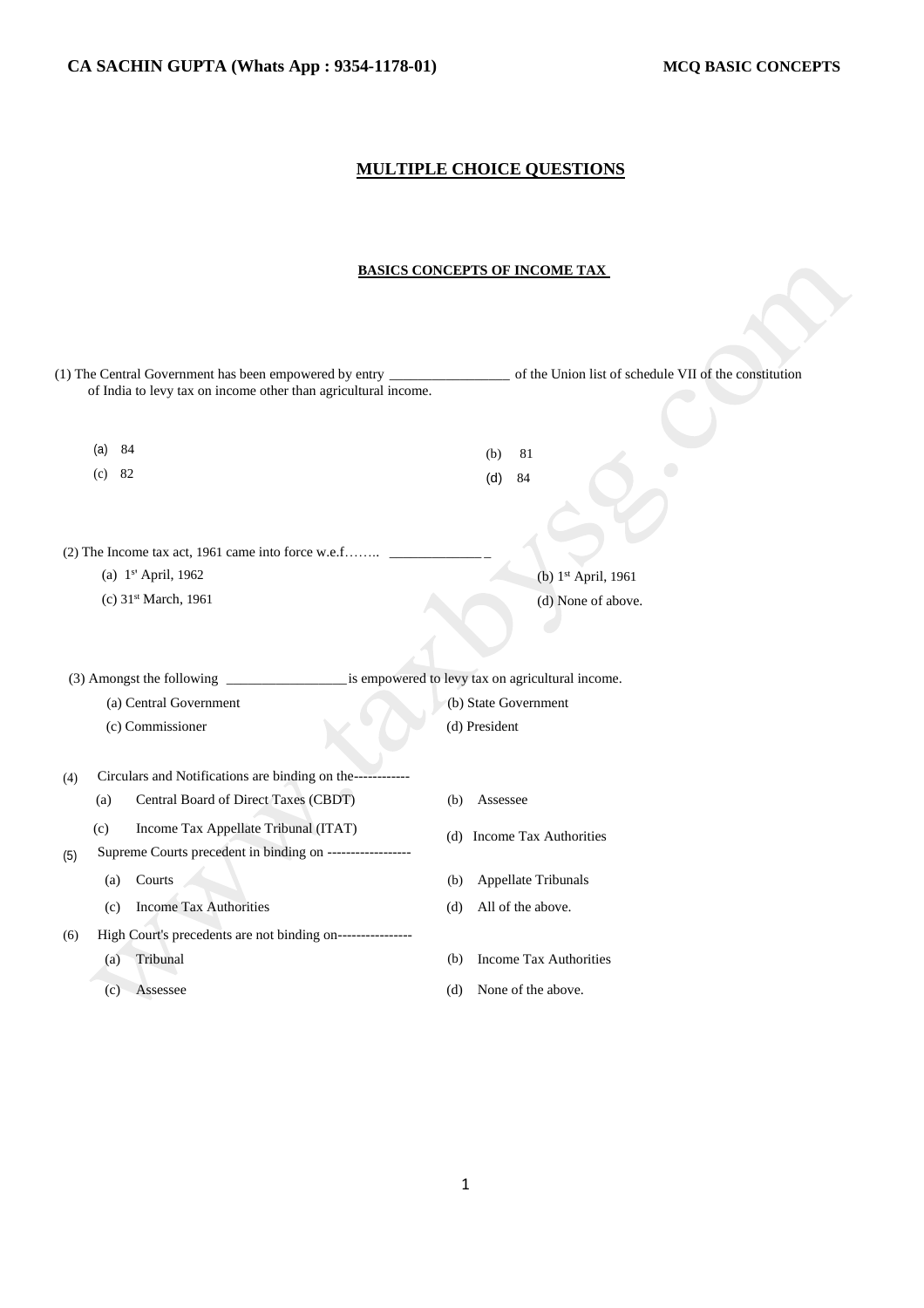- (7) Wherever in the Act the phrase as prescribed appears it means that ------------------
	- (a), Regulations are to be framed is in this respect. (b) Rules have been framed in this respect.
	- (c) Regulations were earlier framed in this respect. (d) Regulations are framed in this respect.

(8) Who amongst the following confers on the power to issue circulars and clarifications?

- 
- (c) CBDT (d) State Government
- (9) Amendments by the finance act are made applicable from
	- (a) First day of next financial year (b) First day of same financial year
	- (c) Last day of same Accounting year (d) None of the above.
- -

(b) Assessment Year (d) Accounting Year

#### **CONCEPT OF CHARGE OF INCOME TAX, PERSON, ASSESSEE AND EXCEPTIONS TO PREVIOUS YEAR RULE**

(10) Income Tax is charged in ------------

- (a) Financial Year
- (c) Previous Year
- (11) A person includes: (a) Only Individual (c) Individuals, HUF, Firm, Company only
- (b) Only Individual and HUF
- (d) Individuals, HUF, Company, Firm, AOP or BOI, Local Authority, Every Artificial Juridical Person

(12) As per section 2(31), the following is not included in the definition of 'person' -

- (a) An individual (b) A Hindu undivided family
	- (c) A company (d) A minor

(13) Every assessee is a person, and -

- 
- (a) every person is also an assessee (b) every person need not be an assessee
- (c) an individual is always an assessee (d) A HUF is always an assessee

(14) Describe the status of the following person *(i.e.* individual, HUF, Firm, Company etc.) X and Yare legal heirs of Z. Z died in 2019 and X and Y carry on his business without entering into a partnership.

(a) Firm (b) Limited Liability Partnership (c) Company (d) Body of Individual

(15) Assessment year can be a period of :

(a) only more than 12 months (c) only 12 months (b) 12 months and less than 12 months (d) 12 months and more than 12 months (16) Year in which income is taxable is known as \_\_\_\_\_\_\_\_\_\_\_and year in which income is earned is known as ----

(a) Previous year, Assessment year (b) Assessment year, Previous year

(c) Assessment year, Assessment year (d) Previous year, Previous year

(17) The year in which the income is earned is known as

(a) Previous year

 $(c)$  Both  $(A)$  or  $(B)$ 

(b) Financial year (d) None of the above.

- (a) ITAT (b) Central Government
	-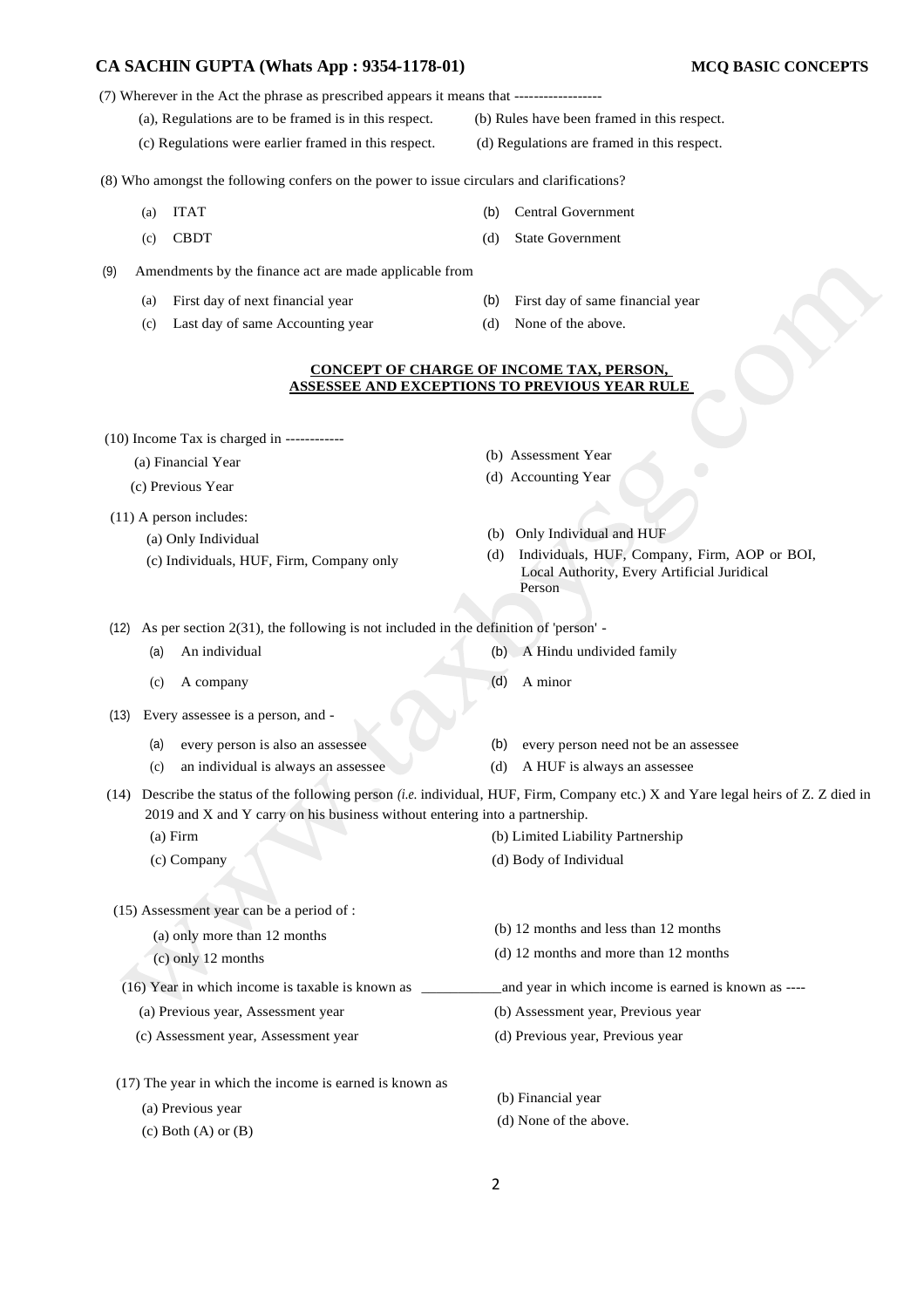(18) All assessees are required to follow:

- (a) Uniform previous year which must be calendar (b) year only
- 
- Uniform previous year which must be financial year
- (c) Any period of 12 months (d) Period starting from  $1<sup>st</sup>$  July to  $30<sup>th</sup>$  June only

only

- (19) XYZ LLP falls under which---------- category of person (a) Individual (b) Firm (c) Company (d) Association of person (20) Municipality of Delhi falls under----- category of person- (a) Artificial juridical person (b) Local authority (c) Individual (d) Association of Person (21) Under Income Tax Act, Firm includes - (a) Limited liability partnership (b) Limited liability company (c) One person company (d) Association of person (22) A.O.P should consist of : (a) Individual only (b) Persons other than individual only (c) Both individual and non individual persons. (d) None of these (23) Body of individual should consist of : (a) Individual only (b) Persons other than individual only (c) Both individual and non individual persons. (d) None of these (24) A person becomes a member of HUF by - (a) Contract (b) Agreement (c) Popularity (d) Status (25) In order to be assessed as HUF there should be - (a) Partnership (b) Co-Partnership (c) Co-Parcenership (d) Co-Ownership (26) Section \_\_\_\_\_\_\_\_ of the Income-tax Act, 1961 defines the term 'Person' : (a) 4 (c) 2(31) (b) 5 (d) 2(32) (27) \_\_\_\_\_\_\_\_must be one in which two or more persons join in for a common purpose or common action with the object of earning income or profits or gains. (a) Partnership (b) Co-ownership (c) Body of Individuals (d) Association of Persons (28) Which amongst the following is Artificial Juridical Person? (a) Corporation (b) Local Fund (c) District Board (d) None of these (29) Previous year is defined in - (a) Section  $2(34)$  (b) Section  $2(9)$ 
	- (c) Section 3 (d) Section 4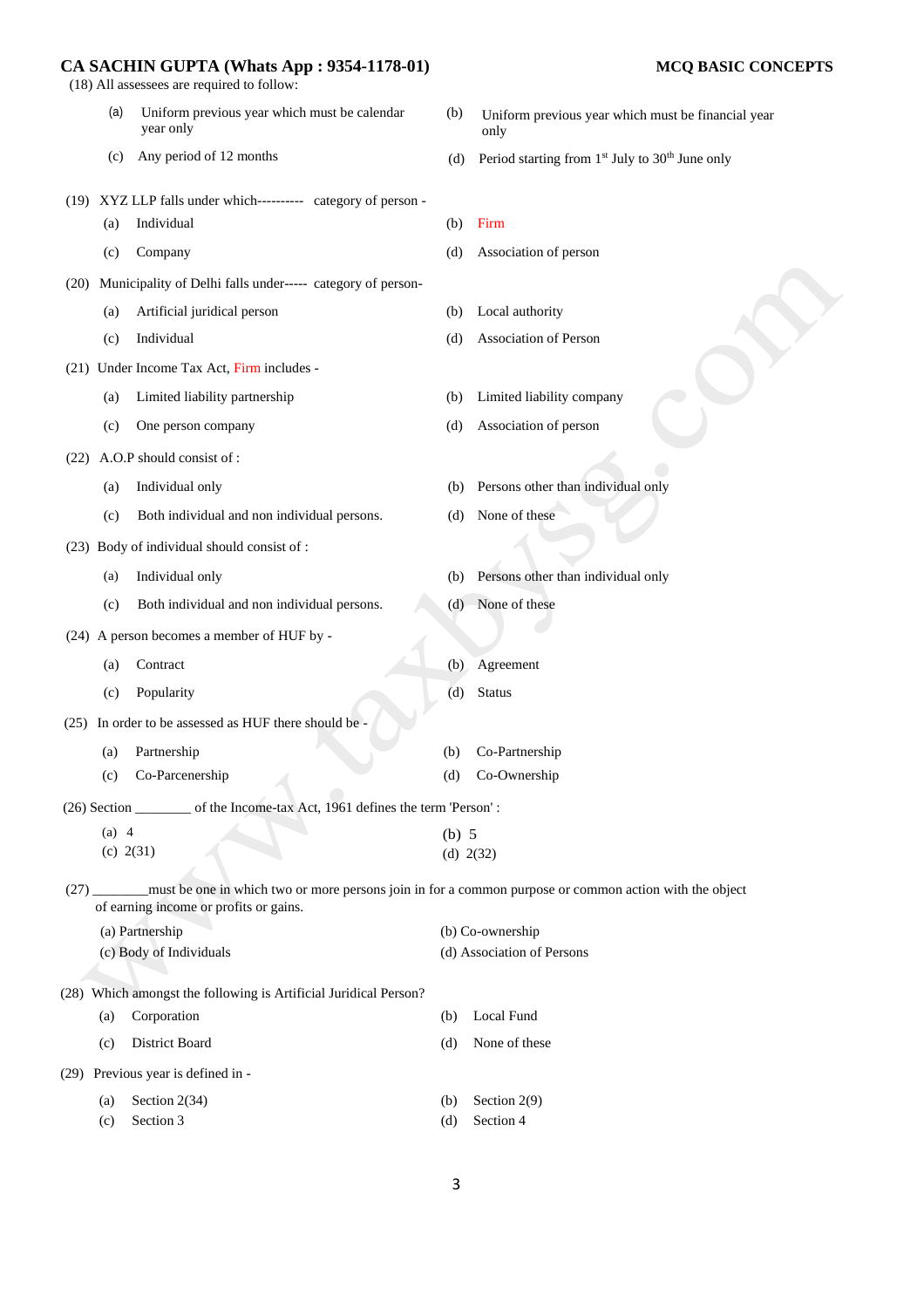|                                | (30) Financial year means a year commencing on -------                                                                            |     |                                      |                                                                                                                                                |  |
|--------------------------------|-----------------------------------------------------------------------------------------------------------------------------------|-----|--------------------------------------|------------------------------------------------------------------------------------------------------------------------------------------------|--|
| (a) $31st$ March of the period |                                                                                                                                   |     | (b) 1 <sup>st</sup> day of the April |                                                                                                                                                |  |
|                                | (c) Mid of the year                                                                                                               |     |                                      | (d) None of these                                                                                                                              |  |
|                                | (31) First previous year in case of a business/profession newly set up on 31-3-2020 would:                                        |     |                                      |                                                                                                                                                |  |
|                                | (a) Start from $1st$ April, 2019 and end on $31st$<br>March, 2020                                                                 | (b) |                                      | Start from 31 <sup>st</sup> March, 2020 and will end on 31 <sup>st</sup><br>March 2020                                                         |  |
| (c)                            | Start from 1 <sup>st</sup> January, 2020 and end on 31 <sup>st</sup><br>December, 2020                                            |     |                                      | (d) Start from 1 <sup>st</sup> January, 2020 and will end on $31st$<br>March, 2020                                                             |  |
|                                | year 2020-21 would be --------                                                                                                    |     |                                      | (32) Dr. Ashok commenced medical practice on 1 <sup>st</sup> September, 2019. The previous year for the profession for the assessment          |  |
|                                | (a) $1^{\text{st}}$ April, 2019 to $31^{\text{st}}$ March, 2020<br>(c) 1 <sup>st</sup> June, 2019 to 31 <sup>st</sup> March, 2020 |     |                                      | (b) $1st September$ , 2019 to $31st March$ , 2020<br>(d) $1st September$ , 2019 to $31st January$ , 2020                                       |  |
|                                |                                                                                                                                   |     |                                      |                                                                                                                                                |  |
|                                | (33) Income of business commenced on $1st$ March, 2020 will be assessed in assessment year-                                       |     |                                      |                                                                                                                                                |  |
| (a)                            | 2018-19                                                                                                                           |     | (b)                                  | 2020-21                                                                                                                                        |  |
| (c)                            | 2019-20                                                                                                                           |     | (d)                                  | 2021-22                                                                                                                                        |  |
|                                | (34) A person follows calendar year for accounting. For taxation, he has to follow:                                               |     |                                      |                                                                                                                                                |  |
| (a)                            | Calendar year only :1 <sup>st</sup> January to 31 <sup>st</sup><br>December                                                       |     |                                      | (b) Financial year only : 1 <sup>st</sup> April to 31 <sup>st</sup> March                                                                      |  |
| (c)                            | Any of the Calendar or Financial year as per his<br>choice                                                                        |     |                                      | He will to follow extended year from $1st$ January to<br>next 31 <sup>st</sup> March (a period of 15 months)                                   |  |
|                                | (35) In which of the following cases, income of previous year is assessable in the previous year itself:                          |     |                                      |                                                                                                                                                |  |
|                                | (a) Assessment of persons leaving India<br>(c) A person who is into illegal business                                              |     |                                      | (b) A person in employment in India<br>(d) A person who is running a charitable institution                                                    |  |
|                                |                                                                                                                                   |     |                                      |                                                                                                                                                |  |
|                                | the subsequent assessment year:                                                                                                   |     |                                      | (36) In which of the following cases, Assessing Officer has the discretion to assess the income of previous year in previous year itself or in |  |
|                                | (a) Shipping business of non-residents                                                                                            |     | (b)                                  | Assessment of Association of Persons or Body of<br>Individuals formed for a particular event or purpose                                        |  |
|                                | (c) Assessment of persons likely to transfer<br>property to avoid tax                                                             |     | (d)                                  | Discontinued business                                                                                                                          |  |
|                                | (37) In case of non-residents engaged in shipping business in India income earned during the financial year is -                  |     |                                      |                                                                                                                                                |  |
|                                |                                                                                                                                   |     |                                      | (b) Taxable in India the relevant assessment year                                                                                              |  |
|                                | (a) Taxable in India the same financial year                                                                                      |     |                                      |                                                                                                                                                |  |
|                                | (c) Not taxable in India in the same financial year                                                                               |     |                                      | (d) Not taxable in India.                                                                                                                      |  |
|                                | be deemed to be total income.                                                                                                     |     |                                      | (38) In case of non-residents engaged in shipping business-----------------freight paid or payable to the owner or charterer shall             |  |
|                                | (a) 5%                                                                                                                            |     |                                      | (b) $7.5\%$                                                                                                                                    |  |
|                                | $(c)$ 10%                                                                                                                         |     |                                      | (d) $20%$                                                                                                                                      |  |
|                                | (39) Which amongst the following is an exception to the previous year rule?                                                       |     |                                      |                                                                                                                                                |  |
|                                |                                                                                                                                   |     |                                      |                                                                                                                                                |  |
|                                | (a) Business or Profession newly set up.                                                                                          |     |                                      | (b) Where a source of income newly set up.                                                                                                     |  |
|                                | (c) Non-resident engaged in shipping business.                                                                                    |     |                                      | (d) None of the above.                                                                                                                         |  |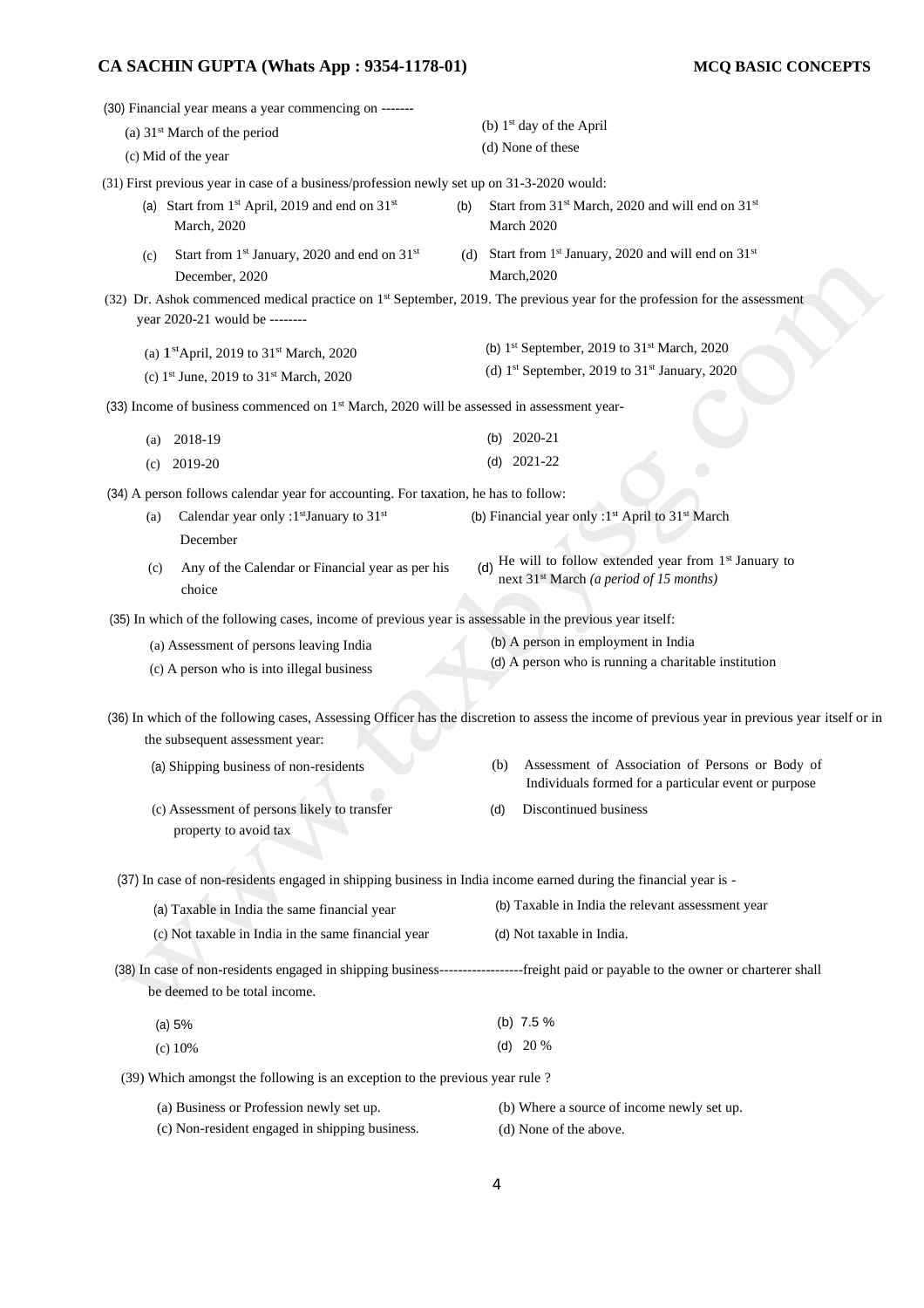(40) Income Tax is levied on the --------------of a person. (a) Total Income (c) Gross Total Income (b) Total Income-Debt (d) Net Income-Debt Perquisites  $(41)$  The period of 12 months commencing on the 1<sup>st</sup> day of April every year is known as------------------(a) Financial Year (c) Previous Year (b) Assessment Year (d) Accounting Year (42) The charging section of the Income-tax Act, 1961, states that the income earned in a year is taxable in the next year. This is known as---------------- (a) Principle of mutuality (c) Financial year rule (b) Previous year rule (d) None of these. (43) Income-tax in India is charged at the rates prescribed by - *(Dec. 2014)*  (a) The Finance Act of the assessment year (c) The Central Board of Direct Taxes (b) The Income-tax Act, 1961 (d) The Finance Act of the previous year.  $(44)$  A new business was set-up on 1<sup>st</sup> July, 2019 and trading activity was commenced from 1<sup>st</sup> September, 2019, the previous year would be the period commencing from - *(Dec. 2015)*  (a) 1 st April, 2019 to 31 st March, 2020 (c)  $1<sup>st</sup> September,2019$  to  $31<sup>st</sup> March, 2020$ (b) 1<sup>st</sup> July, 2019 to 31<sup>st</sup> March, 2020 (d) 1 st October, 2019 to 31st March, 2020. **CONCEPTS OF INCOME, METHOD OF ACCOUNTING**  (45) According to section 2(24) definition of 'income' is (a) Inclusive (c) Exclusive *(Dec. 2014)*  (b) Exhaustive (d) Descriptive. (46) 'Income' under section 2(24) includes - (i) The profits and gains of a banking business carried on by a co-operative society with its members. (ii) Any advance money forfeited in the course of negotiations for transfer of capital asset. Choose the correct option with reference to the above statements \_ *(June, 2015)* (a) Both (i) and (ii) (c) Only (ii) (b) Only (i) (d) Neither (i) nor (ii). (47) Income includes - (a) Profits and gains (c) Income from other sources (b) Profit in lieu of Salary (d) All of the above (48) Income is divided in ---------------heads of Income.  $(a)$  4 (c) 6 (b) 5 (d) 3 (49) Income includes - (a) Profits or Gains (c) Lottery winnings (b) Capital gains (d) All of the above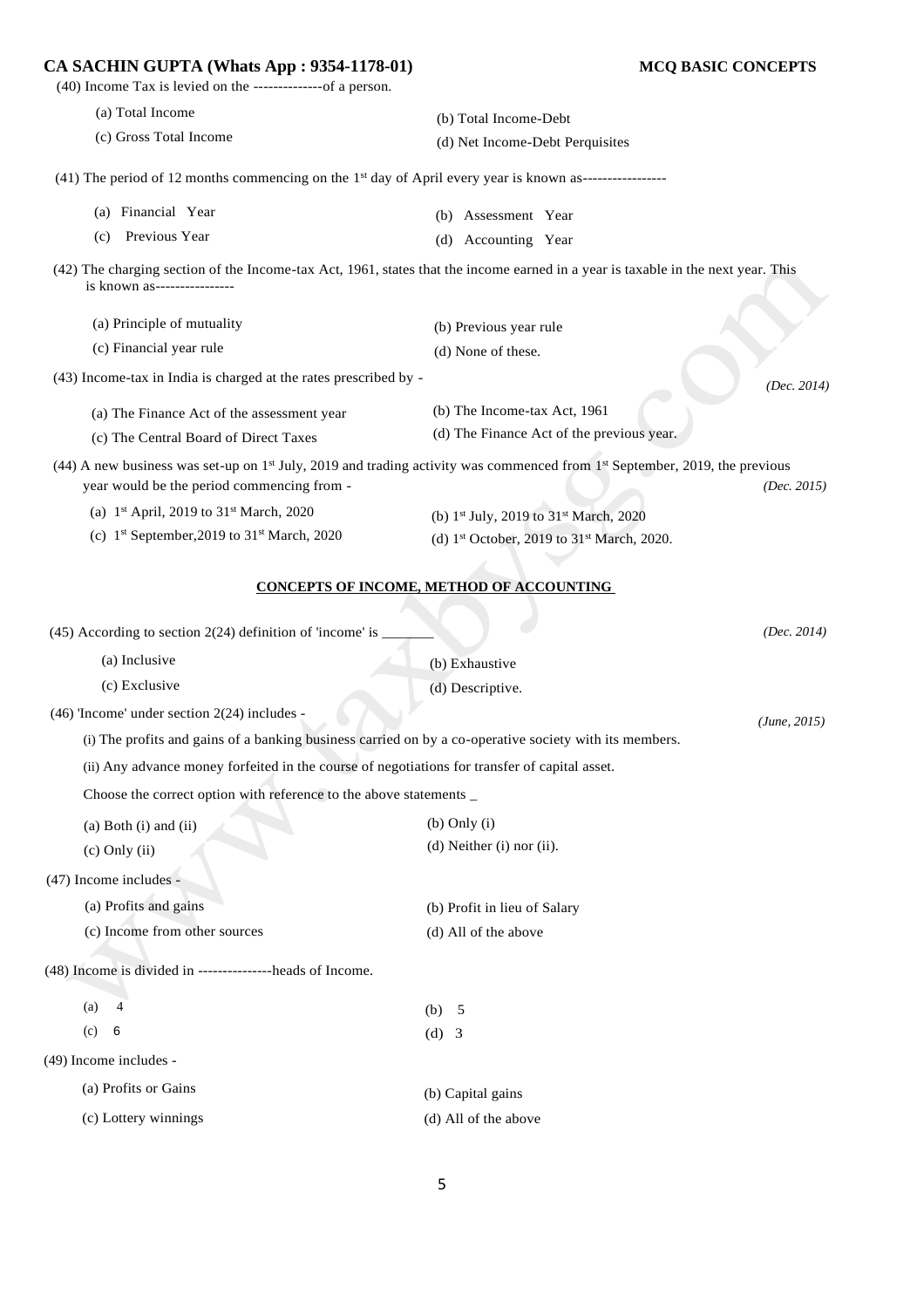# **CA SACHIN GUPTA (Whats App : 9354-1178-01) MCQ BASIC CONCEPTS** (50) The term' income' includes the following types of incomes - (a) Legal (b) Illegal (c) Legal and illegal both (d) None of the above,

(51) Which of the following income is not included in the term 'income' under the Income-tax Act, 1961

| (a) Profit and gains                                                                                                                        | (b) Dividend                                                                                                                                             |
|---------------------------------------------------------------------------------------------------------------------------------------------|----------------------------------------------------------------------------------------------------------------------------------------------------------|
| (c) Profit in lieu of salary                                                                                                                | (d) Reimbursement of travelling expenses.                                                                                                                |
| (52) Which amongst the following is not a head of Income?                                                                                   |                                                                                                                                                          |
| (a) Salaries                                                                                                                                | (b) Income from house Property                                                                                                                           |
| (c) Capital gains                                                                                                                           | (d) Income from exports                                                                                                                                  |
| (53) Amongst the following which activity will be taxable?                                                                                  |                                                                                                                                                          |
| (a) Profits & gains of any insurance business<br>carried on by a co-operative society.<br>(c) The profits and gains of any banking business | (b) Income from specific services provided by<br>trade, professional or similar association.<br>(d) All of the above.                                    |
| carried on by a co-operative society.                                                                                                       |                                                                                                                                                          |
| so received is _                                                                                                                            | (54) AB & Co. received $\bar{\mathcal{L}}$ 2,00,000 as compensation from CD & Co. for premature termination of contract of agency. Amount<br>(Dec. 2014) |
| (a) Capital receipt and taxable                                                                                                             | (b) Capital receipt and not taxable                                                                                                                      |
| (c) Revenue receipt and taxable                                                                                                             | (d) Revenue receipt and not taxable                                                                                                                      |
| (55) Subsidy if given as assistance to carry on business already commenced is a -----                                                       |                                                                                                                                                          |
| (a) Revenue receipt                                                                                                                         | (b) Capital receipt                                                                                                                                      |
| (c) It is not a receipt                                                                                                                     | (d) None of these                                                                                                                                        |
|                                                                                                                                             | (Dec. 2014)                                                                                                                                              |
| Which of the following is not included in taxable income -<br>(56)                                                                          |                                                                                                                                                          |
| Income from smuggling activity<br>(a)                                                                                                       | Casual income<br>(b)                                                                                                                                     |
| Gifts of personal nature subject to a maximum<br>(c)<br>of ₹50,000 received in cash                                                         | Income received in kind.<br>(d)                                                                                                                          |
| Compensation on account of loss of profit is -<br>(57)                                                                                      |                                                                                                                                                          |
| Revenue receipt<br>(a)                                                                                                                      | Capital receipt<br>(b)                                                                                                                                   |
| Revenue expenditure<br>(c)                                                                                                                  | Capital expenditure<br>(d)                                                                                                                               |
| (58) Out of the following, which of the capital receipt is not taxable:                                                                     |                                                                                                                                                          |
| (a) Capital gains of ₹10,00,000                                                                                                             | (b) Amount of ₹5,00,000 won by way of lottery,<br>games, puzzles                                                                                         |
| (c) Amount of ₹2,00,000 received by way of gift<br>from relatives                                                                           | (d) Amount of ₹1,00,000 received by way of gift<br>from a friend on marriage anniversary                                                                 |
|                                                                                                                                             | (59) In case the Keyman insurance policy is taken in name of any other person (non employee), any sum received on its maturity                           |
| by such person shall be taxable under the head -                                                                                            |                                                                                                                                                          |
| (a) Salaries                                                                                                                                | (b) Profits & Gains of Business or Profession                                                                                                            |
| (c) Capital Gains                                                                                                                           | (d) Income from Other Sources                                                                                                                            |
|                                                                                                                                             |                                                                                                                                                          |

(b) Income from House Property (d) All of the above

(c) Capital Gains

(a) Salaries

*(June, 2010)*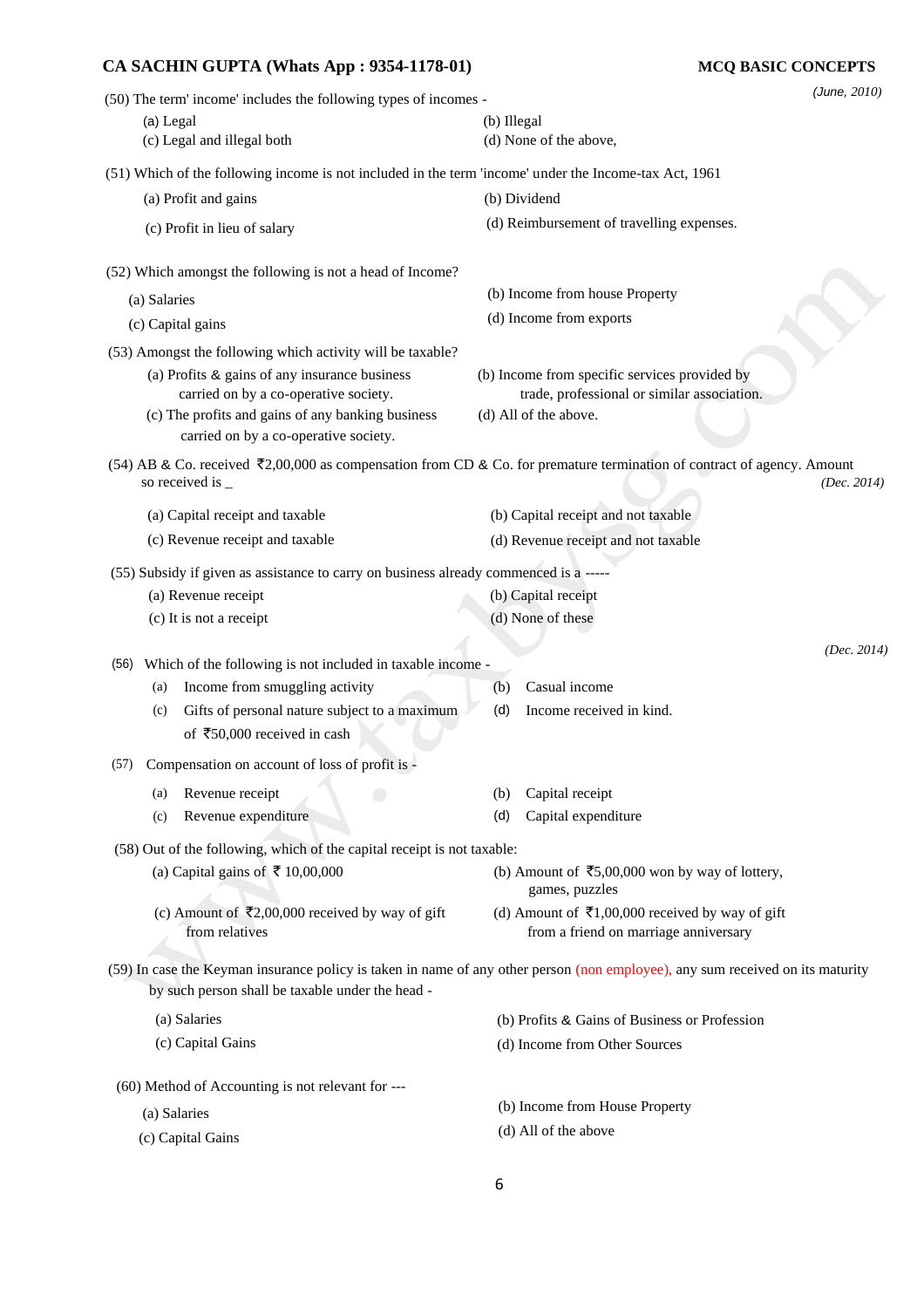| $(61)$ Income-tax in India is charged at the rate(s) prescribed by -<br>(Dec. 2009)<br>(a) The Finance Act<br>(b) The Income-tax Act<br>(c) The Central Board of Direct Taxes<br>(d) The Ministry of Finance.<br>(62) Which of the following is not included in taxable income -<br>Cash gifts received from non relatives<br>(b)<br>(a) Reimbursement of expenses<br>Profit on sale of equity shares of unlisted company<br>(d)<br>(c) Income from illegal activity<br>(63) The Central Government has notified -----------------Income computation and disclosure standards for computing income<br>under the head Profits and Gains of Business and Profession -<br>2<br>$(b)$ 5<br>(a)<br>8<br>(c)<br>$(d)$ 10<br>(64) An individual is said to have substantial interest in a concern if he or she, along with his or her relatives, is, at any time during the<br>previous year, beneficial owner of equity shares carrying-----------or more of the voting power in a company; or entitled to ---------------<br>more of the profits of such concern.<br>(a) $20\%$ , $10\%$<br>(b) $10\%$ , $20\%$<br>$(c)$ 10%, 10%<br>(d) $20\%$ , $20\%$<br>MODE OF COMPUTATION OF INCOME AND TAX<br><b>RATES FOR ASSESSMENT YEAR 2020-21</b><br>$(65)$ Surcharge $\omega$ 12% is payable by a domestic company if the total income exceeds.<br>$(a)$ ₹ 10 lakhs<br>(b) ₹ 1 crore<br>$(c)$ ₹ 10 crore<br>(d) None of the above.<br>(66) Surcharge $@ 7\%$ is payable by a domestic company if the total income exceeds.<br>$(a)$ ₹ 10 lakhs<br>(b) ₹ 50 lakhs<br>$(c)$ ₹ 1 crore<br>$(d)$ ₹ 10 crores.<br>(67) The tax exemption limit for a resident senior citizen is -<br>(Dec. 2014)<br>(a) Upto ₹ 2,00,000<br>(b) Upto ₹5,00,000<br>(c) Upto ₹ 1,80,000<br>(d) Upto ₹3,00,000<br>(68) Surcharge of 15% is payable by an individual where the total income exceeds:<br>₹7,50,000<br>(a)<br>(b) ₹ 8,50,000<br>₹1,00,00,000<br>(c)<br>(d) None of the three<br>(69) The maximum amount on which income-tax is not chargeable in case a co-operative society is:<br>(a) ₹50,000<br>(b) ₹ 30,000<br>(c) ₹20,000<br>$(d)$ Nil<br>(70) Additional surcharge (Health & Education cess) of $4\%$ is payable on-<br>Income tax<br>(a)<br>(b) Income tax plus surcharge<br>(c)<br>Surcharge<br>(d) None of the three<br>(71) What is the maximum amount of income not chargeable to tax in case of AOP /BOI ?<br>(b) ₹ 1,45,000<br>$(a)$ ₹ 2,50,000<br>(d) None of these.<br>$(c)$ ₹ 10,000 | CA SACHIN GUPTA (Whats App : 9354-1178-01) | <b>MCQ BASIC CONCEPTS</b> |
|----------------------------------------------------------------------------------------------------------------------------------------------------------------------------------------------------------------------------------------------------------------------------------------------------------------------------------------------------------------------------------------------------------------------------------------------------------------------------------------------------------------------------------------------------------------------------------------------------------------------------------------------------------------------------------------------------------------------------------------------------------------------------------------------------------------------------------------------------------------------------------------------------------------------------------------------------------------------------------------------------------------------------------------------------------------------------------------------------------------------------------------------------------------------------------------------------------------------------------------------------------------------------------------------------------------------------------------------------------------------------------------------------------------------------------------------------------------------------------------------------------------------------------------------------------------------------------------------------------------------------------------------------------------------------------------------------------------------------------------------------------------------------------------------------------------------------------------------------------------------------------------------------------------------------------------------------------------------------------------------------------------------------------------------------------------------------------------------------------------------------------------------------------------------------------------------------------------------------------------------------------------------------------------------------------------------------------------------------------------------------------------------------------------------------------------------------------------------------------|--------------------------------------------|---------------------------|
|                                                                                                                                                                                                                                                                                                                                                                                                                                                                                                                                                                                                                                                                                                                                                                                                                                                                                                                                                                                                                                                                                                                                                                                                                                                                                                                                                                                                                                                                                                                                                                                                                                                                                                                                                                                                                                                                                                                                                                                                                                                                                                                                                                                                                                                                                                                                                                                                                                                                                  |                                            |                           |
|                                                                                                                                                                                                                                                                                                                                                                                                                                                                                                                                                                                                                                                                                                                                                                                                                                                                                                                                                                                                                                                                                                                                                                                                                                                                                                                                                                                                                                                                                                                                                                                                                                                                                                                                                                                                                                                                                                                                                                                                                                                                                                                                                                                                                                                                                                                                                                                                                                                                                  |                                            |                           |
|                                                                                                                                                                                                                                                                                                                                                                                                                                                                                                                                                                                                                                                                                                                                                                                                                                                                                                                                                                                                                                                                                                                                                                                                                                                                                                                                                                                                                                                                                                                                                                                                                                                                                                                                                                                                                                                                                                                                                                                                                                                                                                                                                                                                                                                                                                                                                                                                                                                                                  |                                            |                           |
|                                                                                                                                                                                                                                                                                                                                                                                                                                                                                                                                                                                                                                                                                                                                                                                                                                                                                                                                                                                                                                                                                                                                                                                                                                                                                                                                                                                                                                                                                                                                                                                                                                                                                                                                                                                                                                                                                                                                                                                                                                                                                                                                                                                                                                                                                                                                                                                                                                                                                  |                                            |                           |
|                                                                                                                                                                                                                                                                                                                                                                                                                                                                                                                                                                                                                                                                                                                                                                                                                                                                                                                                                                                                                                                                                                                                                                                                                                                                                                                                                                                                                                                                                                                                                                                                                                                                                                                                                                                                                                                                                                                                                                                                                                                                                                                                                                                                                                                                                                                                                                                                                                                                                  |                                            |                           |
|                                                                                                                                                                                                                                                                                                                                                                                                                                                                                                                                                                                                                                                                                                                                                                                                                                                                                                                                                                                                                                                                                                                                                                                                                                                                                                                                                                                                                                                                                                                                                                                                                                                                                                                                                                                                                                                                                                                                                                                                                                                                                                                                                                                                                                                                                                                                                                                                                                                                                  |                                            |                           |
|                                                                                                                                                                                                                                                                                                                                                                                                                                                                                                                                                                                                                                                                                                                                                                                                                                                                                                                                                                                                                                                                                                                                                                                                                                                                                                                                                                                                                                                                                                                                                                                                                                                                                                                                                                                                                                                                                                                                                                                                                                                                                                                                                                                                                                                                                                                                                                                                                                                                                  |                                            |                           |
|                                                                                                                                                                                                                                                                                                                                                                                                                                                                                                                                                                                                                                                                                                                                                                                                                                                                                                                                                                                                                                                                                                                                                                                                                                                                                                                                                                                                                                                                                                                                                                                                                                                                                                                                                                                                                                                                                                                                                                                                                                                                                                                                                                                                                                                                                                                                                                                                                                                                                  |                                            |                           |
|                                                                                                                                                                                                                                                                                                                                                                                                                                                                                                                                                                                                                                                                                                                                                                                                                                                                                                                                                                                                                                                                                                                                                                                                                                                                                                                                                                                                                                                                                                                                                                                                                                                                                                                                                                                                                                                                                                                                                                                                                                                                                                                                                                                                                                                                                                                                                                                                                                                                                  |                                            |                           |
|                                                                                                                                                                                                                                                                                                                                                                                                                                                                                                                                                                                                                                                                                                                                                                                                                                                                                                                                                                                                                                                                                                                                                                                                                                                                                                                                                                                                                                                                                                                                                                                                                                                                                                                                                                                                                                                                                                                                                                                                                                                                                                                                                                                                                                                                                                                                                                                                                                                                                  |                                            |                           |
|                                                                                                                                                                                                                                                                                                                                                                                                                                                                                                                                                                                                                                                                                                                                                                                                                                                                                                                                                                                                                                                                                                                                                                                                                                                                                                                                                                                                                                                                                                                                                                                                                                                                                                                                                                                                                                                                                                                                                                                                                                                                                                                                                                                                                                                                                                                                                                                                                                                                                  |                                            |                           |
|                                                                                                                                                                                                                                                                                                                                                                                                                                                                                                                                                                                                                                                                                                                                                                                                                                                                                                                                                                                                                                                                                                                                                                                                                                                                                                                                                                                                                                                                                                                                                                                                                                                                                                                                                                                                                                                                                                                                                                                                                                                                                                                                                                                                                                                                                                                                                                                                                                                                                  |                                            |                           |
|                                                                                                                                                                                                                                                                                                                                                                                                                                                                                                                                                                                                                                                                                                                                                                                                                                                                                                                                                                                                                                                                                                                                                                                                                                                                                                                                                                                                                                                                                                                                                                                                                                                                                                                                                                                                                                                                                                                                                                                                                                                                                                                                                                                                                                                                                                                                                                                                                                                                                  |                                            |                           |
|                                                                                                                                                                                                                                                                                                                                                                                                                                                                                                                                                                                                                                                                                                                                                                                                                                                                                                                                                                                                                                                                                                                                                                                                                                                                                                                                                                                                                                                                                                                                                                                                                                                                                                                                                                                                                                                                                                                                                                                                                                                                                                                                                                                                                                                                                                                                                                                                                                                                                  |                                            |                           |
|                                                                                                                                                                                                                                                                                                                                                                                                                                                                                                                                                                                                                                                                                                                                                                                                                                                                                                                                                                                                                                                                                                                                                                                                                                                                                                                                                                                                                                                                                                                                                                                                                                                                                                                                                                                                                                                                                                                                                                                                                                                                                                                                                                                                                                                                                                                                                                                                                                                                                  |                                            |                           |
|                                                                                                                                                                                                                                                                                                                                                                                                                                                                                                                                                                                                                                                                                                                                                                                                                                                                                                                                                                                                                                                                                                                                                                                                                                                                                                                                                                                                                                                                                                                                                                                                                                                                                                                                                                                                                                                                                                                                                                                                                                                                                                                                                                                                                                                                                                                                                                                                                                                                                  |                                            |                           |
|                                                                                                                                                                                                                                                                                                                                                                                                                                                                                                                                                                                                                                                                                                                                                                                                                                                                                                                                                                                                                                                                                                                                                                                                                                                                                                                                                                                                                                                                                                                                                                                                                                                                                                                                                                                                                                                                                                                                                                                                                                                                                                                                                                                                                                                                                                                                                                                                                                                                                  |                                            |                           |
|                                                                                                                                                                                                                                                                                                                                                                                                                                                                                                                                                                                                                                                                                                                                                                                                                                                                                                                                                                                                                                                                                                                                                                                                                                                                                                                                                                                                                                                                                                                                                                                                                                                                                                                                                                                                                                                                                                                                                                                                                                                                                                                                                                                                                                                                                                                                                                                                                                                                                  |                                            |                           |
|                                                                                                                                                                                                                                                                                                                                                                                                                                                                                                                                                                                                                                                                                                                                                                                                                                                                                                                                                                                                                                                                                                                                                                                                                                                                                                                                                                                                                                                                                                                                                                                                                                                                                                                                                                                                                                                                                                                                                                                                                                                                                                                                                                                                                                                                                                                                                                                                                                                                                  |                                            |                           |
|                                                                                                                                                                                                                                                                                                                                                                                                                                                                                                                                                                                                                                                                                                                                                                                                                                                                                                                                                                                                                                                                                                                                                                                                                                                                                                                                                                                                                                                                                                                                                                                                                                                                                                                                                                                                                                                                                                                                                                                                                                                                                                                                                                                                                                                                                                                                                                                                                                                                                  |                                            |                           |
|                                                                                                                                                                                                                                                                                                                                                                                                                                                                                                                                                                                                                                                                                                                                                                                                                                                                                                                                                                                                                                                                                                                                                                                                                                                                                                                                                                                                                                                                                                                                                                                                                                                                                                                                                                                                                                                                                                                                                                                                                                                                                                                                                                                                                                                                                                                                                                                                                                                                                  |                                            |                           |
|                                                                                                                                                                                                                                                                                                                                                                                                                                                                                                                                                                                                                                                                                                                                                                                                                                                                                                                                                                                                                                                                                                                                                                                                                                                                                                                                                                                                                                                                                                                                                                                                                                                                                                                                                                                                                                                                                                                                                                                                                                                                                                                                                                                                                                                                                                                                                                                                                                                                                  |                                            |                           |
|                                                                                                                                                                                                                                                                                                                                                                                                                                                                                                                                                                                                                                                                                                                                                                                                                                                                                                                                                                                                                                                                                                                                                                                                                                                                                                                                                                                                                                                                                                                                                                                                                                                                                                                                                                                                                                                                                                                                                                                                                                                                                                                                                                                                                                                                                                                                                                                                                                                                                  |                                            |                           |
|                                                                                                                                                                                                                                                                                                                                                                                                                                                                                                                                                                                                                                                                                                                                                                                                                                                                                                                                                                                                                                                                                                                                                                                                                                                                                                                                                                                                                                                                                                                                                                                                                                                                                                                                                                                                                                                                                                                                                                                                                                                                                                                                                                                                                                                                                                                                                                                                                                                                                  |                                            |                           |
|                                                                                                                                                                                                                                                                                                                                                                                                                                                                                                                                                                                                                                                                                                                                                                                                                                                                                                                                                                                                                                                                                                                                                                                                                                                                                                                                                                                                                                                                                                                                                                                                                                                                                                                                                                                                                                                                                                                                                                                                                                                                                                                                                                                                                                                                                                                                                                                                                                                                                  |                                            |                           |
|                                                                                                                                                                                                                                                                                                                                                                                                                                                                                                                                                                                                                                                                                                                                                                                                                                                                                                                                                                                                                                                                                                                                                                                                                                                                                                                                                                                                                                                                                                                                                                                                                                                                                                                                                                                                                                                                                                                                                                                                                                                                                                                                                                                                                                                                                                                                                                                                                                                                                  |                                            |                           |
|                                                                                                                                                                                                                                                                                                                                                                                                                                                                                                                                                                                                                                                                                                                                                                                                                                                                                                                                                                                                                                                                                                                                                                                                                                                                                                                                                                                                                                                                                                                                                                                                                                                                                                                                                                                                                                                                                                                                                                                                                                                                                                                                                                                                                                                                                                                                                                                                                                                                                  |                                            |                           |
|                                                                                                                                                                                                                                                                                                                                                                                                                                                                                                                                                                                                                                                                                                                                                                                                                                                                                                                                                                                                                                                                                                                                                                                                                                                                                                                                                                                                                                                                                                                                                                                                                                                                                                                                                                                                                                                                                                                                                                                                                                                                                                                                                                                                                                                                                                                                                                                                                                                                                  |                                            |                           |
|                                                                                                                                                                                                                                                                                                                                                                                                                                                                                                                                                                                                                                                                                                                                                                                                                                                                                                                                                                                                                                                                                                                                                                                                                                                                                                                                                                                                                                                                                                                                                                                                                                                                                                                                                                                                                                                                                                                                                                                                                                                                                                                                                                                                                                                                                                                                                                                                                                                                                  |                                            |                           |
|                                                                                                                                                                                                                                                                                                                                                                                                                                                                                                                                                                                                                                                                                                                                                                                                                                                                                                                                                                                                                                                                                                                                                                                                                                                                                                                                                                                                                                                                                                                                                                                                                                                                                                                                                                                                                                                                                                                                                                                                                                                                                                                                                                                                                                                                                                                                                                                                                                                                                  |                                            |                           |
|                                                                                                                                                                                                                                                                                                                                                                                                                                                                                                                                                                                                                                                                                                                                                                                                                                                                                                                                                                                                                                                                                                                                                                                                                                                                                                                                                                                                                                                                                                                                                                                                                                                                                                                                                                                                                                                                                                                                                                                                                                                                                                                                                                                                                                                                                                                                                                                                                                                                                  |                                            |                           |
|                                                                                                                                                                                                                                                                                                                                                                                                                                                                                                                                                                                                                                                                                                                                                                                                                                                                                                                                                                                                                                                                                                                                                                                                                                                                                                                                                                                                                                                                                                                                                                                                                                                                                                                                                                                                                                                                                                                                                                                                                                                                                                                                                                                                                                                                                                                                                                                                                                                                                  |                                            |                           |
|                                                                                                                                                                                                                                                                                                                                                                                                                                                                                                                                                                                                                                                                                                                                                                                                                                                                                                                                                                                                                                                                                                                                                                                                                                                                                                                                                                                                                                                                                                                                                                                                                                                                                                                                                                                                                                                                                                                                                                                                                                                                                                                                                                                                                                                                                                                                                                                                                                                                                  |                                            |                           |
|                                                                                                                                                                                                                                                                                                                                                                                                                                                                                                                                                                                                                                                                                                                                                                                                                                                                                                                                                                                                                                                                                                                                                                                                                                                                                                                                                                                                                                                                                                                                                                                                                                                                                                                                                                                                                                                                                                                                                                                                                                                                                                                                                                                                                                                                                                                                                                                                                                                                                  |                                            |                           |
|                                                                                                                                                                                                                                                                                                                                                                                                                                                                                                                                                                                                                                                                                                                                                                                                                                                                                                                                                                                                                                                                                                                                                                                                                                                                                                                                                                                                                                                                                                                                                                                                                                                                                                                                                                                                                                                                                                                                                                                                                                                                                                                                                                                                                                                                                                                                                                                                                                                                                  |                                            |                           |
|                                                                                                                                                                                                                                                                                                                                                                                                                                                                                                                                                                                                                                                                                                                                                                                                                                                                                                                                                                                                                                                                                                                                                                                                                                                                                                                                                                                                                                                                                                                                                                                                                                                                                                                                                                                                                                                                                                                                                                                                                                                                                                                                                                                                                                                                                                                                                                                                                                                                                  |                                            |                           |
|                                                                                                                                                                                                                                                                                                                                                                                                                                                                                                                                                                                                                                                                                                                                                                                                                                                                                                                                                                                                                                                                                                                                                                                                                                                                                                                                                                                                                                                                                                                                                                                                                                                                                                                                                                                                                                                                                                                                                                                                                                                                                                                                                                                                                                                                                                                                                                                                                                                                                  |                                            |                           |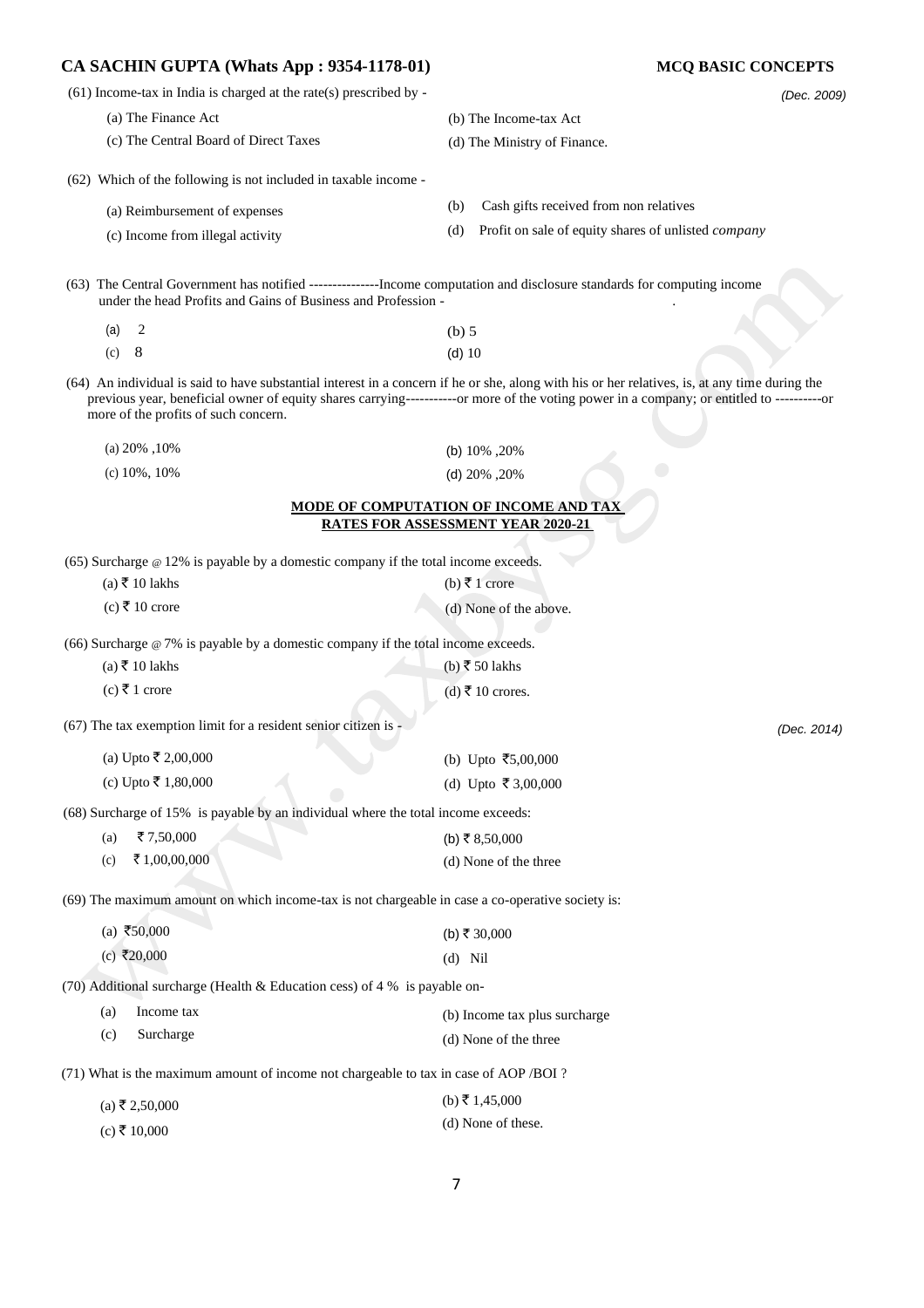(72) In case of Partnership firm or company and foreign company marginal relief is provided if total income exceeds  $\bar{\tau}$ 

|      | (a)        | ₹ 1 crore                                                                                                                        | (b)      | ₹80 lakhs                                                                                                                              |              |
|------|------------|----------------------------------------------------------------------------------------------------------------------------------|----------|----------------------------------------------------------------------------------------------------------------------------------------|--------------|
|      | (C)        | ₹10 lakhs                                                                                                                        | (d)      | None of these                                                                                                                          |              |
| (73) |            | What is the rate of Health & Education cess?                                                                                     |          |                                                                                                                                        |              |
|      | (a)        | 4%                                                                                                                               | (b)      | 3%                                                                                                                                     |              |
|      | (C)        | 2%                                                                                                                               | (d)      | There is no such tax.                                                                                                                  |              |
| (74) |            | The total income is rounded off to the nearest multiple of -                                                                     |          |                                                                                                                                        |              |
|      | (a)        | $\bar{z}_1$                                                                                                                      |          | (b) $\bar{x}$ 10                                                                                                                       |              |
|      | (c)        | $\overline{5}100$                                                                                                                |          | (d) ₹1,000                                                                                                                             |              |
|      |            | (75) The MMR of 42.74 % for Assessment Year 2020-21 is relevant in case of which of the following person-                        |          |                                                                                                                                        |              |
|      |            | (a) Body of Individual                                                                                                           |          | (b) Association of Persons                                                                                                             |              |
|      |            | $(c)$ None of $(a)$ and $(b)$                                                                                                    |          | $(d)$ Both of $(a)$ and $(b)$                                                                                                          |              |
|      |            | (76) If a firm's total Income is $\bar{\tau}$ 1,03,00,000, the marginal relief available to the firm is -                        |          |                                                                                                                                        |              |
|      | (a)        | ₹ 3,09,000                                                                                                                       |          | (b) ₹ 3,03,000                                                                                                                         |              |
|      | (c)        | ₹ 1,60,800                                                                                                                       |          | (d) None of these.                                                                                                                     |              |
|      |            | (77) The amount of Health & Education cess to be collected along with income-tax for assessment year 2020-21 shall be            |          |                                                                                                                                        |              |
|      |            |                                                                                                                                  |          |                                                                                                                                        | (June, 2009) |
|      | (a) 2 %    |                                                                                                                                  | (b) $1%$ |                                                                                                                                        |              |
|      | (c) 4%     |                                                                                                                                  |          | (d) 3%                                                                                                                                 |              |
|      |            | (78) In respect of a resident assessee, who is of the age of 60 years or more at any time during the previous year but less than |          |                                                                                                                                        |              |
|      |            | 80 years on the last day of Previous Year relevant to Assessment Year 2020-21:                                                   |          |                                                                                                                                        | (June, 2008) |
|      |            | (a) Rebate of tax payable subject to a maximum of<br>₹ 20,000.                                                                   |          | (b) Higher basic exemption of ₹ 1,50,000.                                                                                              |              |
|      |            | (c) Higher basic exemption of ₹ 3,00,000.                                                                                        |          | (d) Higher basic exemption of ₹ 1,35,000.                                                                                              |              |
|      |            | (79) Surcharge of 15% is payable by an Hindu Undivided Family where the total income exceeds:                                    |          |                                                                                                                                        |              |
|      | (a)        | ₹7,50,000                                                                                                                        |          | (b) ₹ 8,50,000                                                                                                                         |              |
|      | (c)        | ₹1,00,00,000                                                                                                                     |          | (d) None of the three.                                                                                                                 |              |
|      |            |                                                                                                                                  |          |                                                                                                                                        |              |
|      |            | (80) In case of resident HUF, what is maximum exemption limit for Assessment Year 2020-21 :                                      |          |                                                                                                                                        |              |
|      | (a)<br>(c) | ₹ 3,00,000<br>₹5,00,000                                                                                                          |          | (b) ₹ 2,50,000<br>(d) ₹ 2,20,000                                                                                                       |              |
|      |            |                                                                                                                                  |          |                                                                                                                                        |              |
|      |            | (81) In case of a female individual, who is of 59 years of age, what is the maximum exemption limit for AY. 2020-21:             |          |                                                                                                                                        |              |
|      |            | (a) ₹ 3,00,000                                                                                                                   |          | (b) ₹ 2,50,000                                                                                                                         |              |
|      |            | (c) ₹5,00,000                                                                                                                    |          | $(d)$ Nil                                                                                                                              |              |
|      |            |                                                                                                                                  |          | (82) The income-tax payable by a Resident Individual (aged 30 years) for AY. 2020-21 if his total income is ₹3,00,000 will be:         |              |
|      | (a)        | $\sqrt{5}$ 2,500                                                                                                                 |          | (b) ₹2,600                                                                                                                             |              |
|      | (c)        | ₹ 5,200                                                                                                                          |          | $(d)$ Nil                                                                                                                              |              |
|      |            |                                                                                                                                  |          | (83) The income-tax payable by a Non Resident Individual (aged 30 years) for Assessment Year 2020-21 if his total income is ₹ 2,70,000 |              |
|      | will be:   |                                                                                                                                  |          |                                                                                                                                        |              |
|      | (a)        | ₹1,040                                                                                                                           |          | (b) ₹ 1,000                                                                                                                            |              |
|      | (C)        | ₹2,080                                                                                                                           |          | $(d)$ Nil                                                                                                                              |              |
|      |            |                                                                                                                                  |          |                                                                                                                                        |              |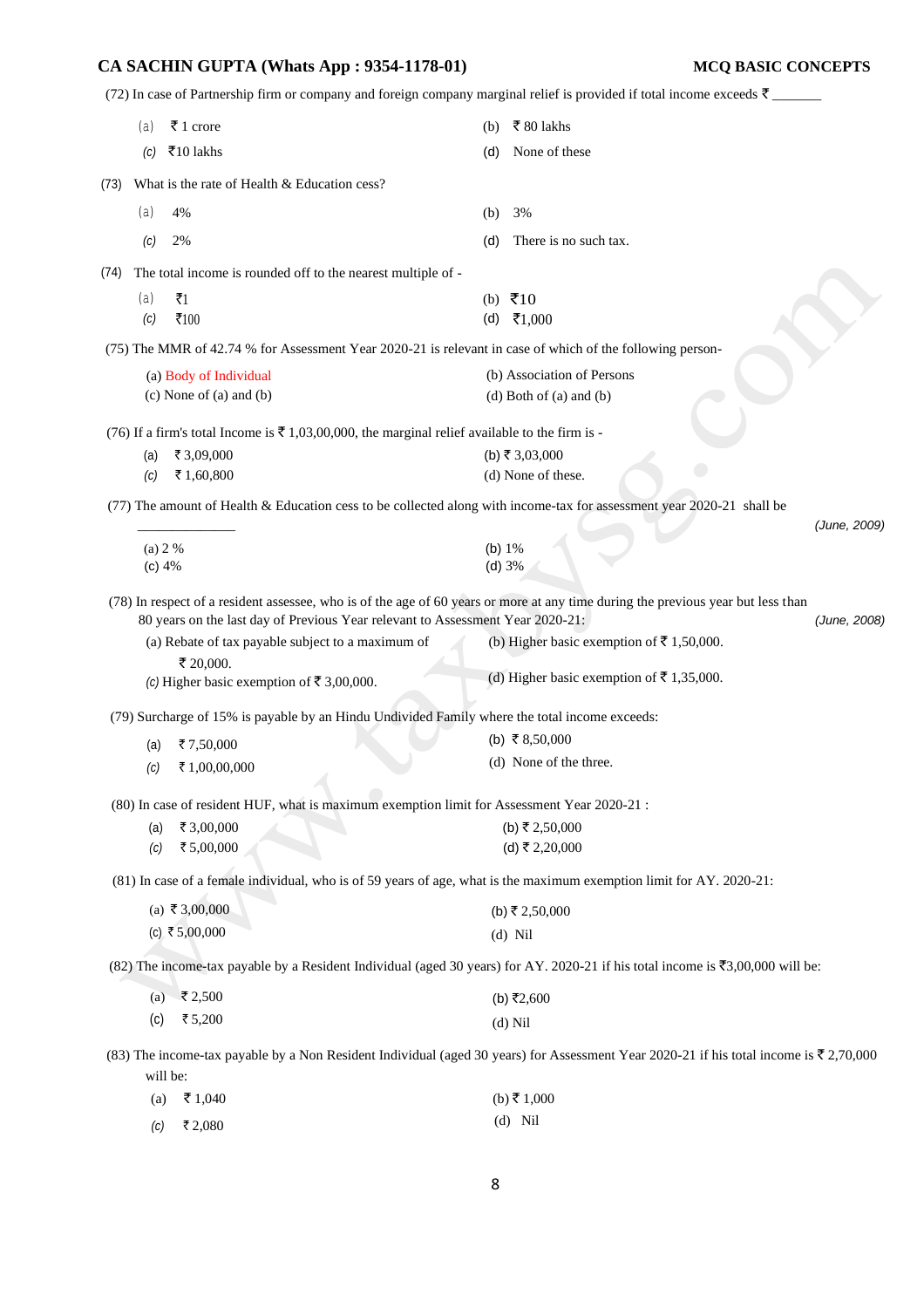## (84) The income-tax payable by a Resident Individual (aged 30 years) for AY. 2020-21 if his total income is  $\overline{\tau}$  3,01,500 will be:  $(a) \t{3} \t{2,680}$ (c) Nil  $(b)$  ₹ 5,360  $(d)$  ₹ 2,600 (85) The income-tax payable by a Mrs Kavita, Non Resident Individual (aged 65 years) for AY. 2020-21 if her total income is  $\overline{\ell}$  2,75,000 will be: (a) Nil  $(c)$  ₹ 1,300 (b) ₹ 1,250 (d) ₹ 520 (86) The income-tax payable by Mr Shyam, Resident Individual (aged 25 years) for AY. 2020-21, if his total income is  $\overline{\ell}4,50,000$  will be : (a) Nil (c) ₹ 20,800 (b) ₹ 10,400 (d) ₹ 10,000 (87) Arun, a non-resident of India celebrated his  $80<sup>th</sup>$  birthday on  $10<sup>th</sup>$  October 2019. If his total income for the previous year is ` 6,00,000, his income-tax liability for the previous year 2019-20 is - *(June 2016)*   $(a)$ ₹ 33,800  $(c)$ ₹ 20,800 (b) ₹ 41,600 (d) Nil (88) The amount of marginal relief admissible to Mr Ram, Resident Individual (aged 25 years) for AY 2020-21 if his total income is ₹1,01,00,000 will be :  $(a)$  ₹ 75,125  $(c)$  ₹ 1,00,000  $(b)$ ₹1,75,125 (d) Nil (89) The maximum income of  $\bar{\tau}$  \_\_\_\_\_\_\_\_\_\_\_\_\_\_\_is not chargeable to tax is case of non-resident woman of 60 years of age.  $(a)$  ₹ 2,50,000  $(c)$  ₹ 5,00,000  $(b)$  ₹ 3,00,000  $(d)$  ₹ 10,00,000 (90) The tax payable is rounded off to the nearest multiple of -  $(a) \notin 1$  $(c)$  ₹ 10  $(b) ₹ 1,000$  $(d)$  ₹ 100 (91) The income-tax payable by a Non Resident Individual (aged 30 years) for AY 2020-21 if his total income is  $\overline{\mathfrak{c}}$  2,75,500 will be:  $(a) ₹ 1,330$ (c) Nil (b) ₹ 2,650  $(d)$  ₹ 1,280 (92) The income-tax payable by a Resident Individual (aged 30 years) for AY 2020-21 if his total income is  $\overline{5}5,00,000$  will be:  $(a) \bar{z} 13,000$  $(c)$  ₹ 12,500  $(b)$  ₹ 25,750 (d) Nil (93) The income-tax payable by a Non Resident Individual (aged 30 years) for AY 2020-21 if his total income is  $\bar{\tau}$  5,00,000 will be:  $(a) \bar{z}$  12,500  $(c)$  ₹ 26,000  $(b)$ ₹ 13,000 (d) Nil (94) The income-tax payable by a Resident Individual (aged 30 years) for AY 2020-21 if his total. income is  $\bar{\tau}$  6,00,000 will be: (a) ₹ 33,800 (c) ₹ 32,500 (b) ₹72,800 (d) ₹ 20,800

**CA SACHIN GUPTA (Whats App : 9354-1178-01) MCQ BASIC CONCEPTS**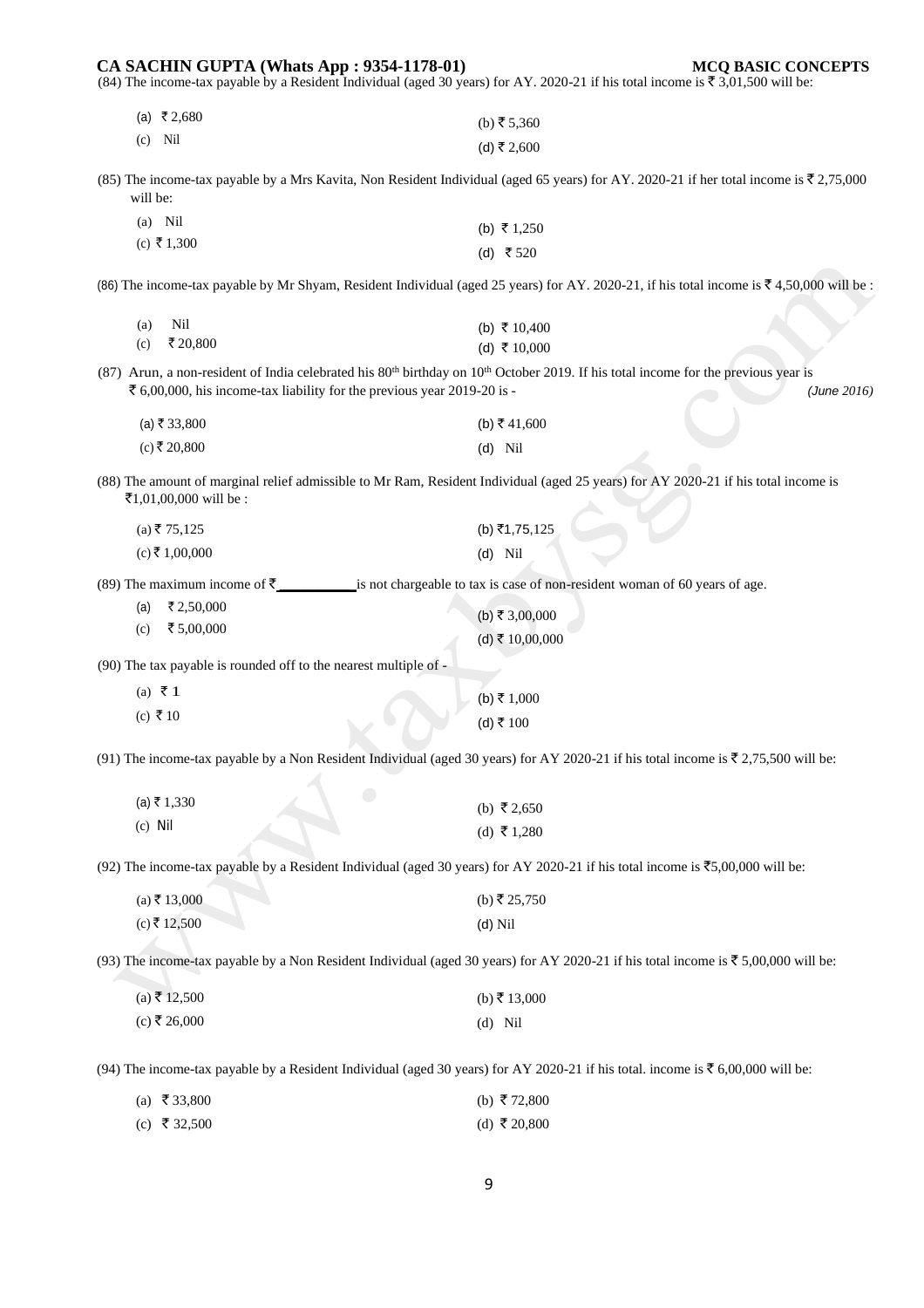(95) The income-tax payable by a Resident Individual (aged 30 years) for AY 2020-21 if his total income is  $\bar{\tau}16,00,000$  will be:

| (a) ₹ 3,04,200 | (b) ₹ 2,92,500 |
|----------------|----------------|
| (c) ₹ 3,15,000 | (d) ₹ 3,30,000 |

(96) The income-tax payable by a Non Resident Individual (aged 62 years) for AY 2020-21 if his total income is  $\bar{\tau}$ 2,90,000 will be:

| $(a)$ Nil  | (b) ₹4,120 |
|------------|------------|
| (c) ₹2,080 | (d) ₹4,000 |

(97) The income-tax payable by a Resident Individual (aged 62 years) for AY 2020-21 if his total income is  $\bar{\tau}10,00,000$  will be :

| (a) ₹1,17,000 | (b) ₹1,14,400 |
|---------------|---------------|
| (c) ₹1,12,500 | (d) ₹ Nil     |

(98) The income-tax payable by a Resident Individual (aged 62 years) for AY 2020-21 if his total income is  $\overline{5}5,50,000$  will be:

| (a) ₹20,000  | (b) ₹ 22,900 |
|--------------|--------------|
| (c) ₹ 20,800 | $(d)$ Nil    |

(99) The income-tax payable by a Resident Individual (aged 62 years) for AY 2020-21 if his total income is  $\bar{\bar{\tau}}$  15,00,000 will be:

| (a) ₹2,60,000 | (b) ₹2,70,400 |
|---------------|---------------|
| (c) ₹2,73,000 | $(d)$ Nil     |

(100) The income-tax payable by a Resident Individual (aged 80 years) for AY 2020-21 if his total income is  $\bar{\tau}$  5,00,000 will be:

| (a) Nil    | (b) ₹1,030 |
|------------|------------|
| (c) ₹8,240 | (d) ₹6,180 |

(101) The income-tax payable by a Resident Individual (aged 80 years) for AY 2020-21 if his total income is  $\bar{z}$  5,10,000 will be:

| $(a)$ Nil    |  | (b) ₹ 2,080 |
|--------------|--|-------------|
| $(c)$ ₹1,040 |  | (d) ₹520    |

(102) An assessee, being an individual resident in India, is entitled to a deduction, from the amount of income-tax on his total income which is chargeable for an assessment year, of an amount equal to 100% of such income-tax or a lesser amount. The maximum amount of total income qualifying for such deduction is\_\_\_\_\_\_\_\_\_\_and the maximum amount of deduction so available is

\_\_\_\_\_\_\_\_\_\_ *(Dec. 2014)* 

| (a) ₹5 lakh and ₹2,000 respectively  | (b) ₹31akh and ₹2,000 respectively   |
|--------------------------------------|--------------------------------------|
| (c) ₹5 lakh and ₹12,500 respectively | (d) ₹ 31akh and ₹ 5,000 respectively |

(103) Calculate Income-tax payable by an Individual (aged 30 years) for AY 2020-21 if his total income is  $\bar{\mathfrak{A}}1,01,20,000$ :

| (a) ₹33,42,300  | (b) $\bar{x}$ 32,47,180 |
|-----------------|-------------------------|
| (c) ₹ 29,37,300 | (d) ₹ 29,32,500         |

(104) Calculate the amount of rebate u/s 87A in case of a resident individual having total income of  $\overline{53,00,000}$ .

| $(a)$ ₹ 30,000 | (b) ₹ 12,500 |
|----------------|--------------|
| (c) ₹ 2,000    | (d) ₹ 2,500  |

(105) The income-tax payable by a XYZ Inc a foreign company on total income of  $\overline{5}12,25,500$  will be :

| (a) ₹5,09,810  | (b) $\bar{\tau}$ 4,90,200 |
|----------------|---------------------------|
| (c) ₹ 3,82,360 | (d) ₹3,18,630             |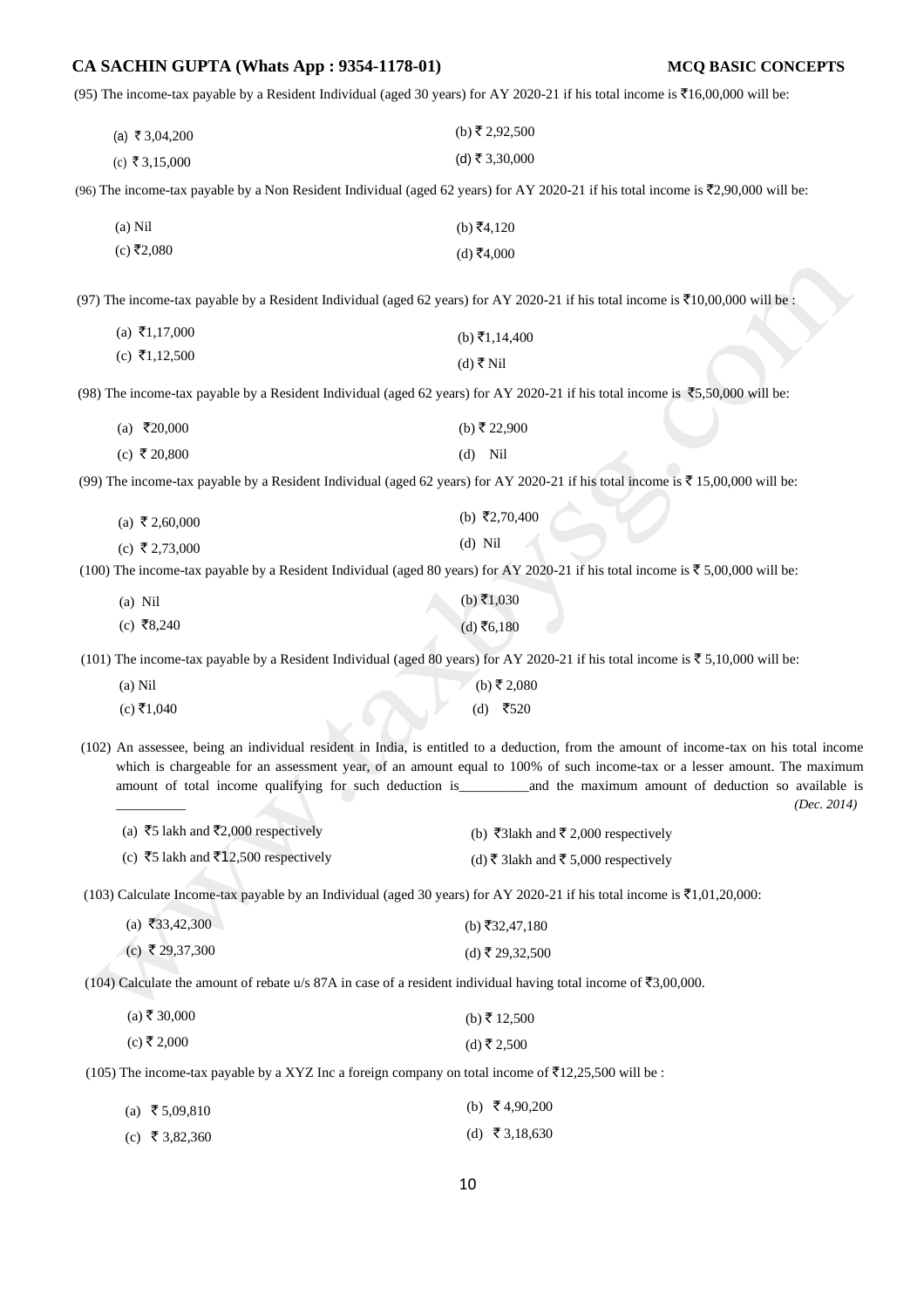(106) The income-tax payable by a XYZ Cooperative society on total income of  $\bar{\mathfrak{F}}$  50,000 will be :

| (100) The income tax payable by a $\lambda \overline{\lambda}$ to experience society on total income of $\lambda$ 50,000 will be. |                                                                                                                                           |              |
|-----------------------------------------------------------------------------------------------------------------------------------|-------------------------------------------------------------------------------------------------------------------------------------------|--------------|
| (a) ₹ 12,480                                                                                                                      | $(b)$ Nil                                                                                                                                 |              |
| (c) ₹ 20,600                                                                                                                      | (d) ₹ 15,600                                                                                                                              |              |
|                                                                                                                                   | (107) Total income is to be rounded off to nearest multiple of -----------and tax is to be rounded off to nearest multiple of             |              |
| (a) Ten, Rupee                                                                                                                    | (b) Hundred, Ten                                                                                                                          |              |
| (c) Ten, Ten                                                                                                                      | (d) Rupee, Rupee                                                                                                                          |              |
| (108) Unexplained cash credits are chargeable to tax u/s 115BBE $@$ _                                                             |                                                                                                                                           |              |
| (a) $10\%$                                                                                                                        | (b) $15%$                                                                                                                                 |              |
| (c) 20%                                                                                                                           | (d) 60%                                                                                                                                   |              |
| (109) Long term capital Gains generally chargeable to tax u/s 112 @                                                               |                                                                                                                                           |              |
| (a) $10\%$                                                                                                                        | (b) $15%$                                                                                                                                 |              |
| (c) 20%                                                                                                                           | (d) 30%                                                                                                                                   |              |
| Tax $u/s$ 111A $\omega$                                                                                                           | (110) Short term capital gains arising on transfer of listed equity shares through recognised stock exchange are chargeable to            |              |
| 10%<br>(a)                                                                                                                        | (b) $15%$                                                                                                                                 |              |
| 20%<br>(c)                                                                                                                        | (d) 30%                                                                                                                                   |              |
| (111) Income by way of dividends in excess of ₹ 10 lakh is chargeable to tax u/s 115BBDA $@$ -                                    |                                                                                                                                           |              |
| (a) 10%                                                                                                                           | (b) $15%$                                                                                                                                 |              |
| (c) 20%                                                                                                                           | $(d)$ 30%                                                                                                                                 |              |
| chargeable to tax u/s 115 BBF @ -                                                                                                 | (112) Income by way of royalty in respect of a patent developed and registered in India in respect of person who is resident in India is  |              |
| (a) $10\%$                                                                                                                        | 15%<br>(b)                                                                                                                                |              |
| (c) 20%                                                                                                                           | 30%<br>(d)                                                                                                                                |              |
| therein are -                                                                                                                     | (113) For a domestic company, the minimum amount of total income liable for surcharge and the rate of surcharge applicable                | (Dec. 2014)  |
| (a) ₹ 10 crore and 7% respectively                                                                                                | (b) ₹ 1 crore and 7% respectively                                                                                                         |              |
| (c) ₹ 1 crore and 12% respectively                                                                                                | (d) ₹ 10 crore and 12% respectively                                                                                                       |              |
| (114) The total income of Atul, a resident individual, is $\overline{z}2,65,000$ . The rebate allowable $u/s$ 87A would be -      |                                                                                                                                           | (June, 2015) |
| (a) ₹2.000                                                                                                                        | $(b)$ Nil                                                                                                                                 |              |
| ₹750<br>(c)                                                                                                                       | (d) ₹1,545.                                                                                                                               |              |
| ₹ 10,86,920. Its tax liability would be -                                                                                         | (115) For the previous year 2019-20, taxable income of X Ltd., a domestic company (Turnover in FY 2017-18 was $\bar{\tau}$ 260 crores) is | (June, 2015) |
| $(2)$ $\overline{2}$ 2 2 600                                                                                                      | $(h) \mathbf{F} 2 71 730$                                                                                                                 |              |

| (a) ₹2,82,600 | (b) ₹ 2,71,730 |
|---------------|----------------|
| (c) ₹3,26,080 | (d) ₹ 3,39,120 |